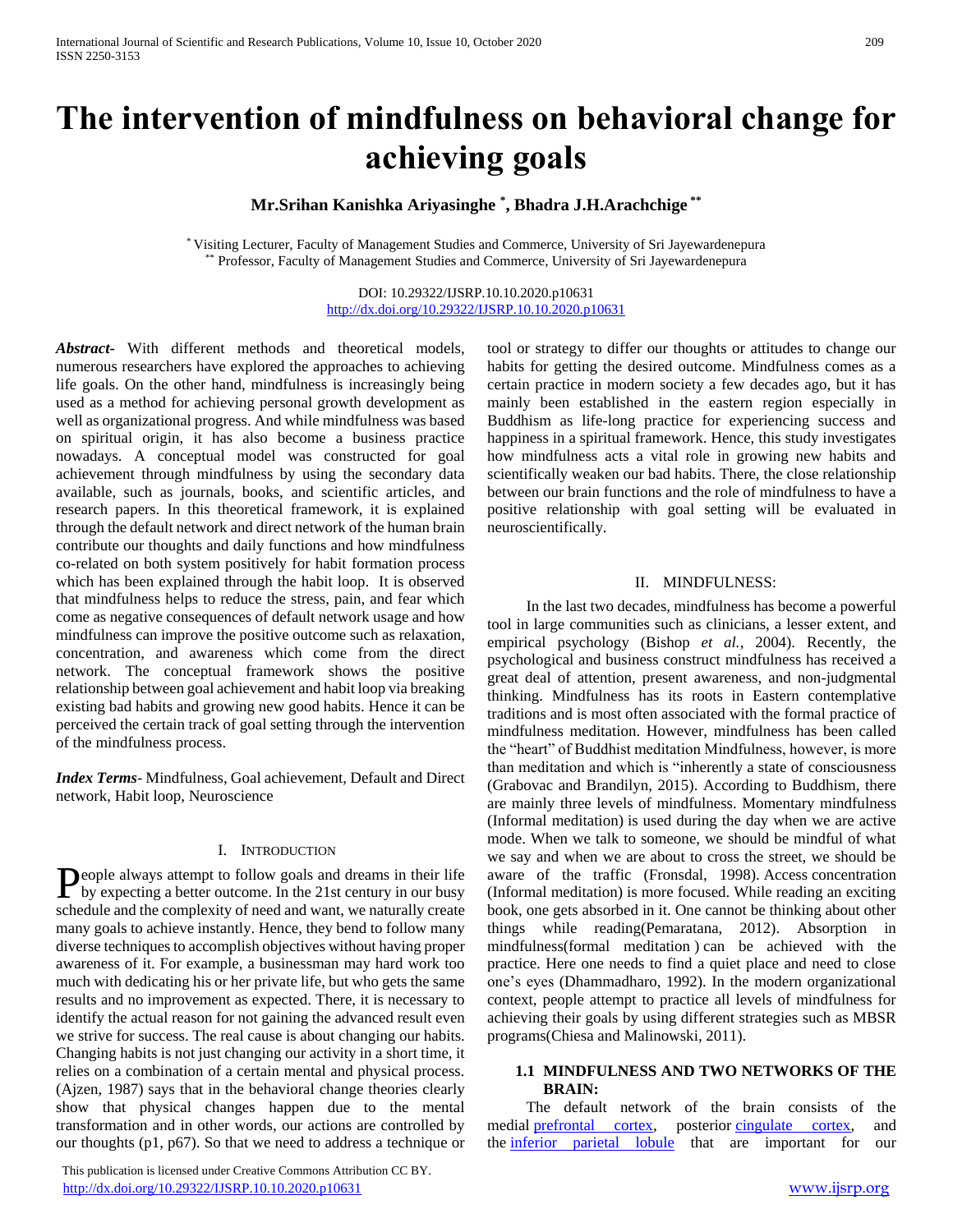survival(Spreng *et al.*, 2010). A 2007 research called at the University of Toronto, ["Mindfulness meditation reveals distinct](http://scan.oxfordjournals.org/cgi/content/short/2/4/313)  [neural modes of self-reference"](http://scan.oxfordjournals.org/cgi/content/short/2/4/313) by Norman Farb, which was in the [understanding](https://www.psychologytoday.com/basics/empathy) of mindfulness from a neuroscience perspective. There, Scientists have figured out a way to investigate how human beings experience their research, and they discovered that people have two distinct ways of interacting with the world, using two different sets of networks. They found that humans had two distinct ways to communicate with the environment, using two separate network sets. (Rock, 2009).

 In the region of the medial prefrontal cortex of our brain, along with our memory region like the hippocampus which is networked with our experience which is called the **"**default network" or "narrative network"(Fransson and Marrelec, 2008; Rock, 2009)**.** When not much else is happening, and when we think about ourselves self then this network becomes active. Especially this will be helpful for goal setting, planning, and strategizing(Spreng *et al.*, 2010). We also able to experience the world more straightly, which allows more sensory information to be perceived. In the process of default networking, our brain holds huge stores of information about our self, other people's history, and the future of all the people we know, including ourselves. For example when thinking about what to cook for dinner tonight, or whether we will be embarrassed by making a mess of the meal. It is meant the default network is active when we are in planning, daydreaming, and also ruminating. When we experience the world by utilizing a narrative network we take information from the outside environment and then process it via a filter of what everything means and also we add our interpretations (Andrews-Hanna, Smallwood and Spreng, 2014).

 Even though default network has a positive impact on goal setting or future planning, it also has a negative influence to our self as a negative consequence of highly activating our default networks, such as stress, fear, and pain with a high level of activation of the default network (Camerer, Loewenstein and Prelec, 2005). At the present, research shows that people think most of their past or future with a doubtful or stressful mental condition based on a quarter of a million queries posed of about 5000 people from 83 different countries in the world. But, fortunately, another study says that after practicing mindfulness, then the grey matter in our brain's amygdala can become smaller –which the region is known for its role in stress (McGilchrist,2019). Another study says that mindfulness can have an impact on producing chemicals that change our mood. Other research states that when we are mindful, then connections between different regions of the brain change cause for creating happiness (Kringelbach and Berridge,2010). One study showed that experts in mindfulness experienced less pain than those who did not practice mindfulness (Taylor *et al.*, 2011). Interestingly, the regions of the brain associated with pain did not diminish in those individuals. The brain areas linked with emotion and memory were less involved, instead. Mindfulness may have minimized the connection between these two brain regions (Brewer *et al.*, 2011a).

There is also another way of experiencing experience which is through *"direct experience network".* When this network is operating several different brain regions become more active. One is the insula, a region that refers to perceiving bodily sensations(Brewer *et al.*, 2011b). Another brain region is the

 This publication is licensed under Creative Commons Attribution CC BY. <http://dx.doi.org/10.29322/IJSRP.10.10.2020.p10631> [www.ijsrp.org](http://ijsrp.org/)

anterior cingulate cortex which is a region central to switching our attention. In the process of direct networking, it allows us to get closer to the present moment which is the reality of any event, and able to perceive more accurate and real-time information about events occurring around us(Smallwood and Schooler, 2015). It is meant when this is active we are less banded with past, future, our habits, expectation, or assumption. We are indeed experiencing data coming into our five senses in real-time such as a cold drink in our hand, the warmth of the sun on our skin, or the cool breeze in our hair. Concerning mindfulness, our direct experience network is more active when we are thinking in mindfully(Rock, 2009). Moving on to further explanation, mindfulness experience such as meditation help to get rid of distractions like mindwandering and self-referential thinking through minimizing the brain activities in the default mode network(DMN)(Garrison *et al.*, 2015).

 It is important to observe how both networks work in different situations.Researchers have found that two circuits are inversely correlated. Lets' explain that from two examples. First, when we think about an upcoming meeting while washing dishes, we are more likely to fail to detect a broken glass and cut our hand, because the visual perception brain map is less efficient when the story map is turned on. We don't see as much (or hear as much, or see too much, or see something like that) while we are lost in thought. Sadly we don't taste even a cold (Rock, 2009; Verhaeghen, 2017). In terms of the second example, it reduces the activation of the narrative circuitry when we concentrate our attention on incoming data, such as feeling the water on our hands as you wash up. This explains why it helps to take a deep breath and reflect on the present moment if, for example, your narrative circuitry is going nuts thinking about an upcoming stressful event. At that moment all the senses "come alive"(Arden, 2010). Furthermore, mindfulness can effectively be functioning the creativity for problem-solving, and controlling our emotions via the pre-frontal cortex is the area of our brain (Berkovich-Ohana *et al.*, 2017).

## III. HABIT LOOP:

 Habit is a behavioral pattern that is constantly replicated and appears to occur unconsciously. From the psychologists' point of view, habit is known as "a more or less fixed way of thinking, ability or feeling acquired via repeated repetition of mental experience"(Andrews,1903, p.121). Creating a good habit is a fundamental problem for human life as our conduct is primarily influenced by our customs. Good study habits are good assets for learners because they help students gain mastery in the areas of specialization and ultimately excellent results, while the opposite is a restriction on learning and achievement that leads to failure. The learning habit influences not only the academic successes of the students but also their potential success (Chen *et al.*, 2020a). According to Duhigg, there is a loop that entails a cue, routine, and

reward for every habit. This habit loop consists of three components, namely: *cutting* (arrangement the environment such as place, time, incidents, or people), *routine* (a repetitive pattern of activities), and *reward* (the result of activating the habit) (Duhigg, 2012). In terms of routing, it acts as a habit trigger for automatic behavior (Clear, 2018). Habits are built once actions are tied to a trigger by consistent repetition. When a habit is activated,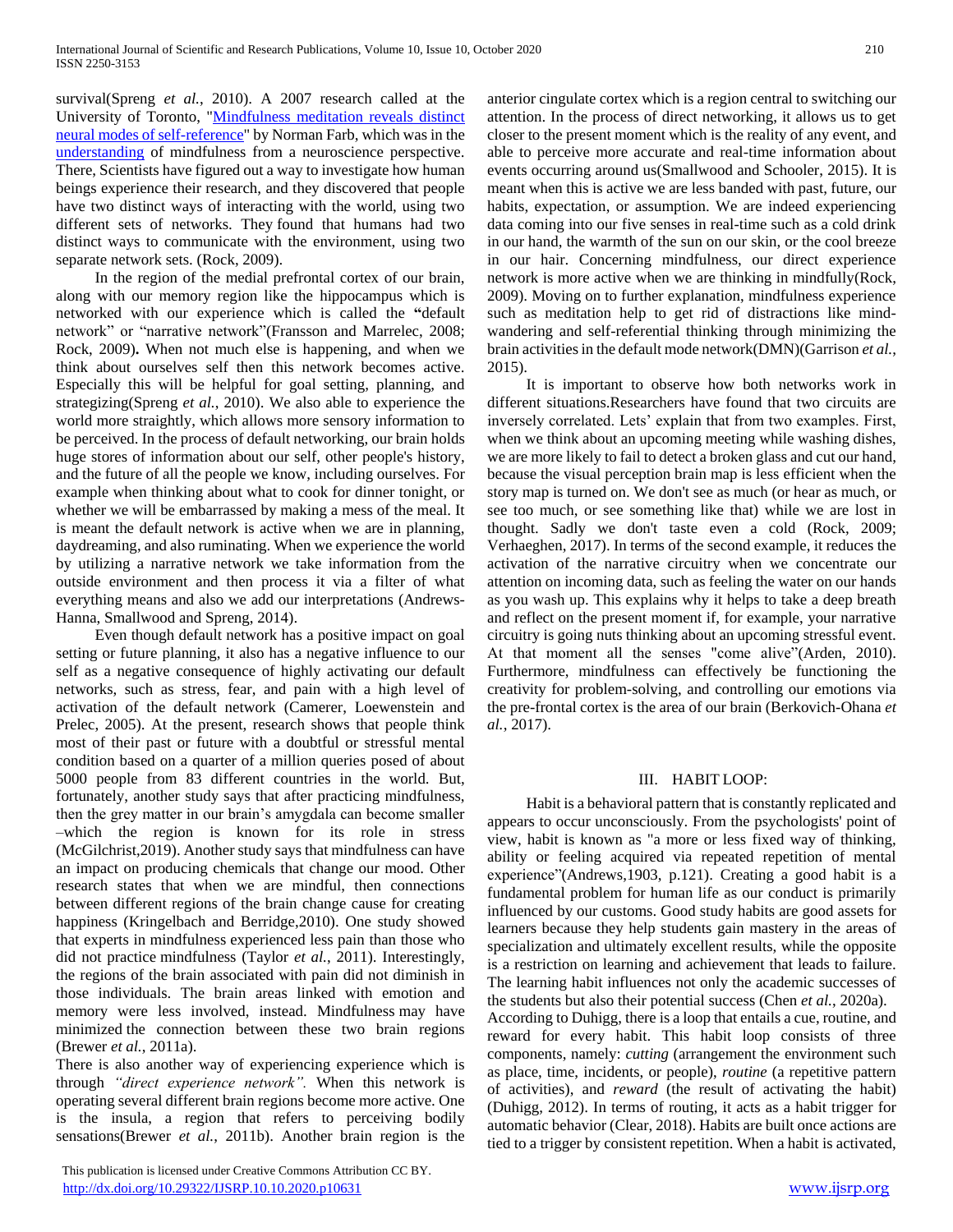individuals have an unconscious urge to take the action; people do it without conscious mind or present awareness. For an instant, go to the bathroom once we wake up is a habit, we do it without asking ourselves whether they want to do so in that morning. Psychologists show that habits are cued by context (Wood and Neal, 2007) and there are two types of contextual *'cues'*, namely; direct and motivated cues. When the routine and environment are associated repeatedly, it refers directly to cue. It is meant that habits can be developed by serving a constant environment. Then the brain to go into automatic mode. There a cue could be visual, thought sequences, or an emotion something like a particular time of day. For illustration, reading a book in the same room at the same time. When we have a successful experience that may become a stored motive to do the same thing or having a rewarding experience, it is called a motivated cue (Daw, Niv, and Dayan, 2005). '*Routing'* is the next level and it is generally considered as behavioral patterns that we repeat usually, literally etched into our neural pathways and the routine could be simple or complex. For an example of simple routing; putting toothpaste on our toothbrush, brushing our teeth, and rinsing. On the other hand, going to our car will be more complex; getting in, adjusting things like the seat and mirrors, starting the car, getting out of the parking place, looking on the road for the correct track, observing traffic signals and road signals, and watching out for other drivers and pedestrians (Hill Jr, 2018).

 Goal-driven acts are learned rapidly and are controlled by their outcome. Habitual behaviors are reflexive, elicited rather than their effects by previous stimuli. They can become repetitive when people participate in goal-directed activities daily. A habit can initially be activated by a target, but it becomes less important over time and the habit becomes more automatic. The third component of the habit loop is called 'reward': the result of habit activation. The rewards can be physical or emotional reinforcement — "clean teeth" and "safely reaching our destination". Via routine behavior, people may feel that their needs and wants to get accomplished, and they receive inner rewards (Phillips *et al.*, 2016). This rewards cause us to continue the habit as a psychological outcome. It is proposed that one should first set up a challenging life goal, and then, try to fix or resolve it. We gain a coherent psychological experience during the processes of achieving life objectively. As a result, this psychological experience in the new habit may increase positive feedback that will help to replicate the new behavior in the future (Chen *et al.*, 2020b).

 Our brain equips with a lot of work so it uses habits because it wants to minimize some of its efforts. Therefore, our brain seeks to create any routine into a habit. But here is a trouble, the habit can be good or bad, and the brain does not judge this and it only wants to minimize its thinking attempts. We can also generate new habits as we wish by finding the right cue and routine that brings the desired reward. The thing is more we do a routine the very strong is designed and it never goes away, but it can be changed or modified by changing the routine. But, some habits are really hard to change and it is needed for hard work such as refrain from smoking and lose weight from overweight(Hill Jr, 2018).

# **2.1 MINDFULNESS AND HABIT LOOP**

 A signal that triggers the brain to pick a routine from its stored routine database, for an instant as we arrive home from that hard day at work we switch the TV on (Foster, Gore, and West, 2006)**.** There, mindfulness will assist us to discover and dig deep the real cue behind our habit. It brings our awareness and consciousness to something that remains the same each time we have the urge to begin that habit which is the cue(Orbell and Verplanken, 2010). When it comes to routing then mindfulness helps to identify another routing for the observed cue. There, we can change our bad habits via route changing through mindful way with giving rewards(Carden and Wood, 2018). Let's discuss an example of that. We attempt to work out what craving our habit is satisfying. If it is a smoking break, substitute it mindfully for something else i.e. taking a walk. If the craving is satisfied, yes, then the craving was for a break. If our craving is still there? Then we can experiment with rewards, try a coffee or fruit juice instead and see if that works. Often we have to dig around for a while with the rewards before we can effectively shorten our old habits with something different that will fulfill the urge. Generally, mindful people determine and observe their behavior consciously and decide whether it is worthy of repetition. As an example, when we get home after a hard-working day then we turn the TV on and put our feet up. At that time our brain comes to a decision it feels good to rest(Brewer, 2017). This is the positive reinforcement delivered by our brain. When we are going to rest for too long then we link with more kinds of habits such as bite our nails(Williams, Rose, and Chisholm, 2007). Being mindful would be a great asset to break down all unnecessary and ineffective habits that the default network of the brain do not realize(Burrell, 2016). Hence, once we have successfully identified the cue and the reward then it is easy to work on designing a new routine(Chen *et al.*, 2020a). There, researches have shown that the quickest way to change our habit is to have a proper plan with a conscious mind(Ayobi *et al.*, 2018).

# IV. HABIT CHANGING AND GOAL ACHIEVEMENT:

 It is well acknowledged that goal achievement is a cognitive concept. The goal is what the person wants to accomplish, the object or intent of an action. In the context, it is close to the concepts of purpose and intent (Locke *et al.*, 1981). Goal achievement is commonly elaborated via the SMART framework in which a goal is included five main components, namely; specific, measurable, achievable, realistic, and time-based and it is more associated in business and management contexts (Day and Tosey, 2011). Moreover, it is explained that goal setting has two major main attributes which are content and intensity; the content of a goal consists of the results which are being sought, and the main angle of goal content which is clarity. When it comes to behavioral approaches regarding the goal achievement, the linkage theory of intention has declared that ''intention, will and need '' are the foundation for achieving the desired goal and which model suggests that intentions affect people's behaviors in the same way as need do since need can be satisfied by several types of behaviors(Gollwitzer, 1993). In the behavioristic tradition, habit and habit formation have been core elements too. (Verplanken and Aarts, 1999). With regard, to habit changing towards goal achieving, there are mainly two functions namely, establishing new good habits and breaking existing bad habits(Verplanken and Wood, 2006). Which kind of techniques for breaking bad repetitive habits and developing 'wanted' habits will be successful? First is changing the situation, because it is well-known that habits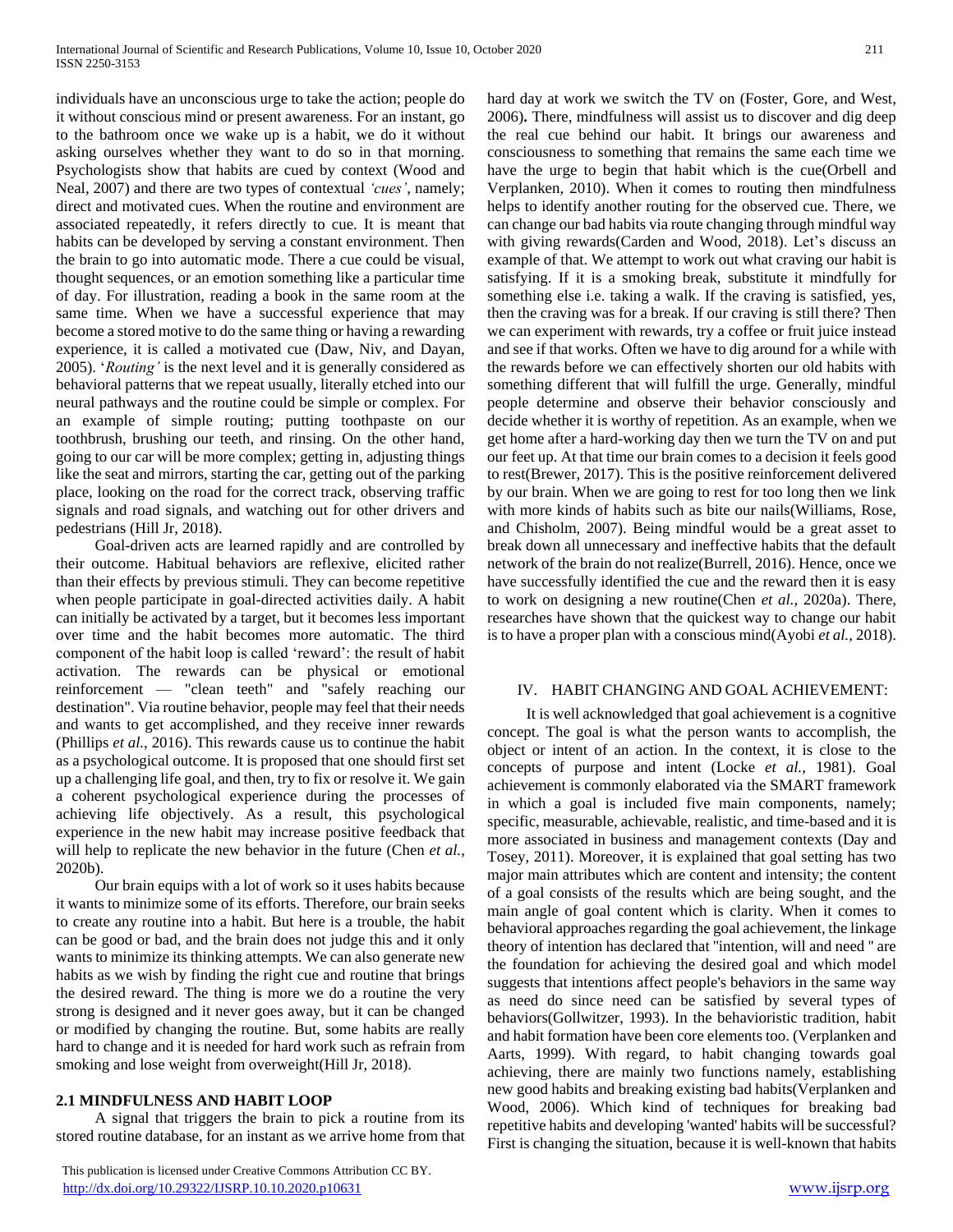are called situational target-driven behaviors and therefore behavioral responses are automatically created when the situation occurs(Gollwitzer, 1993; Verplanken and Wood, 2006) and when the situation is changed then new situation facilitates alternative responses too. For example, the very same person who has a habit of instead of recycling it throwing his old paperwork in a regular dustbin by using a special recycling box. Then, it can breakdown existing bad habit and initiate new good habit(Zimbardo and Leippe, 1991)

 Another strategy is well planning of our objectives with visualizing. Gollwitzer says it is important to specify, where, when, and how these goals are acted upon and it is better to write down and visualize the objective and then it is hugely influenced do the necessary changes in our habits(Gollwitzer, 1993).In the neuroscience, it is explained via neuroplasticity. Neuroplasticity is the brain's ability to alter its physical structure and function based on input from our experiences, behaviors, emotions, and maybe even thoughts(Schwartz and Begley, 2009). Our brain develops neuronal links based on what we do in our lives repeatedly-both good and bad(Møller, 2008). For establishing a strong new habit, it is needed to start our actions or thoughts with small steps, which is meant gradually increasing the time that we involve with the new habit. Neuroscientists show when we start to think differently then what happens is the current which produces from our thoughts are flown in different neuron paths and then a new path is become stronger and bigger since flowing more current(Fukushima, 1975). It takes some time and time is depended on the power and conscious level of our thoughts (Wood, Quinn and Kashy, 2002). Based on the above argument a conceptual model is presented below:

# V. .CONCEPTUAL FRAMEWORK: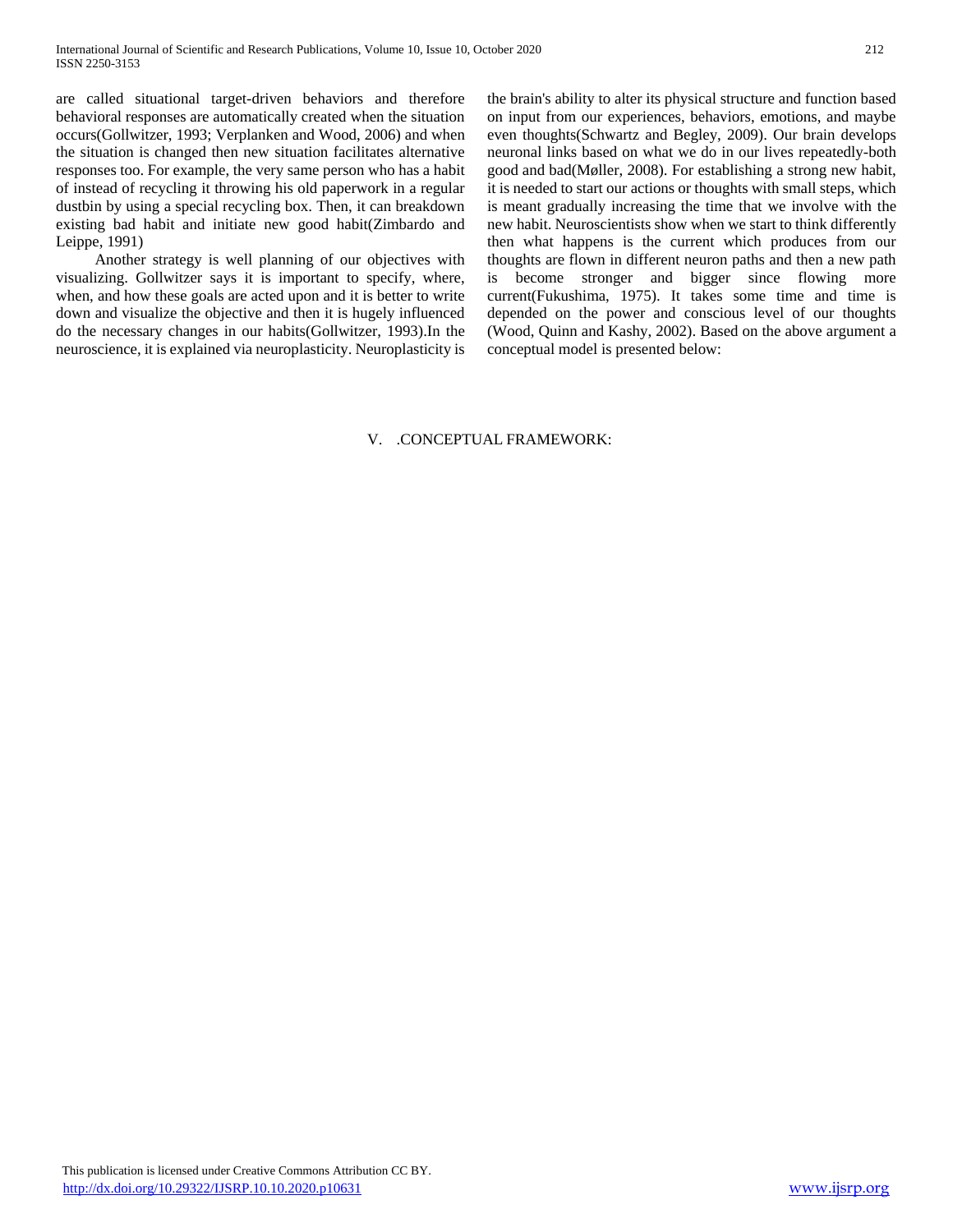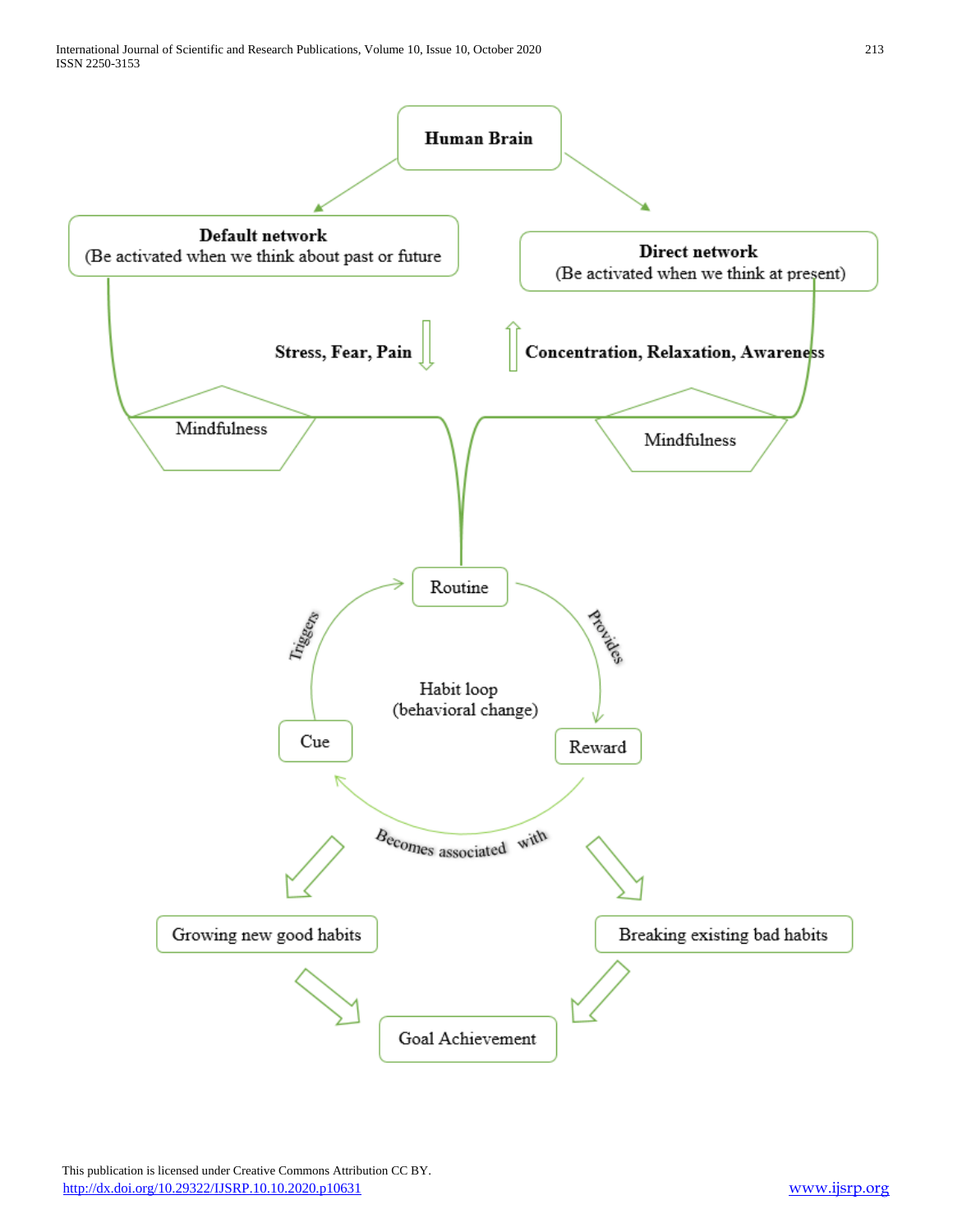#### VI. DISCUSSION:

 Even different approaches to achieving goals in modern society have been tested, people face many obstacles when implementing those strategies in a practical scenario. This paper explores simple actions we have implemented on our own to reach the desired destination, which is an approach to mindfulness. Even mindfulness is considered a spiritual tool, to understand the reality of the practical aspect of this conceptual framework is explained to the reader via modern scientific evidence. Here is shown that achieving a goal is not just a sudden action or miracle it is a progressively increasing process that can be achieved effectively via mindfulness intervention.

### VII. CONCLUSION:

 This conceptual paper finds the possible solution by using the interference in mindfulness to achieve our life goals by stimulating them. It is shown that through the intervention of mindfulness our habit loop can have a profound effect and that as an outcome it is possible to change our actions to achieve goals. In that process of breaking existing bad habits and growing new habits are observed as challenging tasks, but with the interference of mindfulness, it is proven that it becomes more easier and reliable activity.

#### **REFERENCES**

- [1] Ajzen, I. (1987) 'Attitudes, traits, and actions: Dispositional prediction of behavior in personality and social psychology', in Advances in experimental social psychology. Elsevier, pp. 1–63.
- [2] Andrews, B. R. (1903) 'Habit', The American Journal of Psychology, 14(2), pp. 121–149.
- [3] Andrews-Hanna, J. R., Smallwood, J. and Spreng, R. N. (2014) 'The default network and self-generated thought: component processes, dynamic control, and clinical relevance', Annals of the New York Academy of Sciences, 1316(1), p. 29.
- [4] Arden, J. B. (2010) Rewire your brain: Think your way to a better life. John Wiley & Sons.
- [5] Ayobi, A, Sonne, T,Marshall,P, (2018) 'Flexible and Mindful Self-Tracking: Design Implications from Paper Bullet Journals', in. Proceedings of the 2018 CHI Conference on Human Factors in Computing Systems, pp. 1–14.
- [6] Berkovich-Ohana, A.Glicksohn, J,Ben,S,Tal.D (2017) 'Creativity is enhanced by long-term mindfulness training and is negatively correlated with trait default-mode-related low-gamma inter-hemispheric connectivity', Mindfulness, 8(3), pp. 717–727.
- [7] Bishop, S. R. et al. (2004) 'Mindfulness: A proposed operational definition', Clinical psychology: Science and practice, 11(3), pp. 230–241.
- Brewer, J. (2017) The craving mind: from cigarettes to smartphones to love? Why we get hooked and how we can break bad habits. Yale University Press.
- [9] Brewer, J. A.Worhunsky,Ptrick, D,Gray,J R,Tang,Y Y,Weber,J, Kober H. (2011a) 'Meditation experience is associated with differences in default mode network activity and connectivity', Proceedings of the National Academy of Sciences, 108(50), pp. 20254–20259.
- [10] Brewer, Judson A., Patrick D. Worhunsky, Jeremy R. Gray, Yi-Yuan Tang, Jochen Weber, and Hedy Kober. (2011b) 'Meditation experience is associated with differences in default mode network activity and connectivity', Proceedings of the National Academy of Sciences, 108(50), pp. 20254–20259.
- [11] Burrell, T. (2016) 'Force of habit', New Scientist, 229(3056), pp. 30–34.

 This publication is licensed under Creative Commons Attribution CC BY. <http://dx.doi.org/10.29322/IJSRP.10.10.2020.p10631> [www.ijsrp.org](http://ijsrp.org/)

- [12] Camerer, C., Loewenstein, G. and Prelec, D. (2005) 'Neuroeconomics: How neuroscience can inform economics', Journal of economic Literature, 43(1), pp. 9–64.
- [13] Carden, L. and Wood, W. (2018) 'Habit formation and change', Current Opinion in Behavioral Sciences, 20, pp. 117–122.
- [14] Chen, W.Chan,T,Wong, H,Looi,C,Liao,C,Cheng,H,Wong,S,Mason,J,So,H,Mutrthy,S. (2020a) 'IDC Theory: Habit and the habit loop', Research and Practice in Technology Enhanced Learning, 15, pp. 1–19.
- [15] Chen, W,Wong, H,Looi,C,Liao,C,Cheng,H,Wong,S,Mason,J,So,H,Mutrthy,S.. (2020b) 'IDC Theory: Habit and the habit loop', Research and Practice in Technology Enhanced Learning, 15, pp. 1–19.
- [16] Chiesa, A., and Malinowski, P. (2011) 'Mindfulness-based approaches: are they all the same?', Journal of clinical psychology, 67(4), pp. 404–424.
- [17] Clear, J. (2018) Atomic habits: An easy & proven way to build good habits & break bad ones. Penguin.
- [18] Daw, N. D., Niv, Y. and Dayan, P. (2005) 'Uncertainty-based competition between prefrontal and dorsolateral striatal systems for behavioral control', Nature neuroscience, 8(12), pp. 1704–1711.
- [19] Day, T. and Tosey, P. (2011) 'Beyond SMART? A new framework for goal setting', Curriculum Journal, 22(4), pp. 515–534.
- [20] Dhammadharo, L. (1992) 'Keeping the Breath in Mind & Lessons in Samādhi', Translated from the Thai by Geoffrey DeGreff (Thanissaro Bhikkhu), 3rd revised edition, Samutprakarn: C. Sangngam priting.(Originally published in 1979, for free distribution).
- [21] Duhigg, C. (2012) 'How companies learn your secrets', The New York Times, 16(2), pp. 1–16.
- [22] Foster, J. A., Gore, S. A. and West, D. S. (2006) 'Altering TV viewing habits: an unexplored strategy for adult obesity intervention?', American journal of health behavior, 30(1), pp. 3–14.
- [23] Fransson, P. and Marrelec, G. (2008) 'The precuneus/posterior cingulate cortex plays a pivotal role in the default mode network: Evidence from a partial correlation network analysis', Neuroimage, 42(3), pp. 1178–1184.
- [24] Fronsdal, G. (1998) 'Insight meditation in the United States: Life, liberty, and the pursuit of happiness', The faces of Buddhism in America, pp. 163–182.
- [25] Fukushima, K. (1975) 'Cognitron: A self-organizing multilayered neural network', Biological cybernetics, 20(3–4), pp. 121–136.
- [26] Garrison, K. A. et al. (2015) 'Meditation leads to reduced default mode network activity beyond an active task', Cognitive, affective & behavioral neuroscience, 15(3), pp. 712–720. doi: 10.3758/s13415-015-0358-3.
- [27] Gollwitzer, P. M. (1993) 'Goal achievement: The role of intentions', European review of social psychology, 4(1), pp. 141–185.
- [28] Grabovac, A. D. and Brandilyn, R. W. (2015) 'Mechanisms of Mindfulness: A Buddhist Psychological Model'. Available at: https://www.researchgate.net/profile/Andrea\_Grabovac/publication/225768 760\_Mechanisms\_of\_Mindfulness\_A\_Buddhist\_Psychological\_Model/link s/5596d5d108ae793d137cb34d.pdf.
- [29] Hill Jr, R. H. (2018) 'Make safety a habit!', Journal of Chemical Health & Safety, 25(2), pp. 12–17.
- [30] Kringelbach, M. L. and Berridge, K. C. (2010) 'The functional neuroanatomy of pleasure and happiness', Discovery medicine, 9(49), p. 579.
- [31] Locke, E. A.Shaw,K,Saari,L,Latham,G. (1981) 'Goal setting and task performance: 1969–1980.', Psychological bulletin, 90(1), p. 125.
- [32] McGilchrist, I. (2019) The master and his emissary: The divided brain and the making of the western world. Yale University Press.
- [33] Møller, A. R. (2008) 'Neural plasticity: for good and bad', Progress of Theoretical Physics Supplement, 173, pp. 48–65.
- [34] Orbell, S. and Verplanken, B. (2010) 'The automatic component of habit in health behavior: Habit as cue-contingent automaticity.' Health psychology, 29(4), p. 374.
- [35] Pemaratana, S. (2012) 'A Comparative Study of Samādhi in the Visuddhimagga and in the Yoga Sutra', Sri Lanka International Journal of Buddhist Studies (SIJBS), 2, pp. 101–117.
- [36] Phillips, L. A., Chamberland, P. É., Hekler, E. B., Abrams, J., & Eisenberg, M. H (2016) 'Intrinsic rewards predict exercise via behavioral intentions for initiators but via habit strength for maintainers.' Sport, Exercise, and Performance Psychology, 5(4), p. 352.